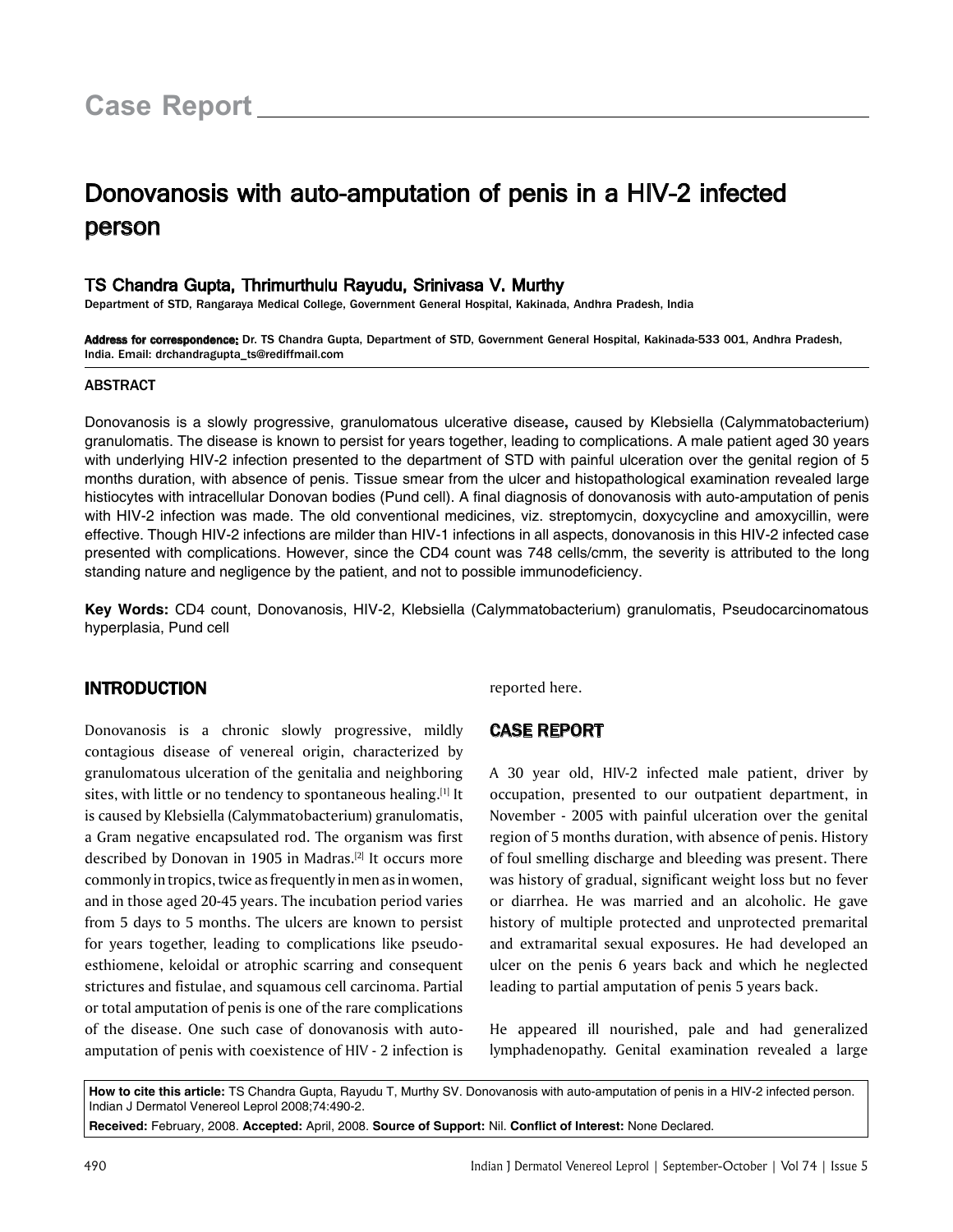raised irregular, granulomatous ulcer measuring 10 x 9 cm over the pubic, suprapubic and penile area extending on to the scrotum [Figure 1]. The ulcer floor was red in color with seropurulent foul smelling discharge, bleeding points and necrosis at some places. Multiple smaller ulcers of varying sizes were present in both crural areas extending on to the perineal, perianal areas and buttocks. Penis was absent but a semblance of bud like projection at the penile area was seen. The ulcers were tender but non-indurated. Bilateral, discrete, firm, non-tender inguinal lymphadenopathy was present.

Blood investigations revealed hemoglobin of 9gm%. VDRL and TPHA were non-reactive. HIV - 2 was positive (VCCTC, Kakinada, 1999). The CD4 count was 748 cells/ cmm of blood. Giemsa staining of tissue smear revealed presence of large mononuclear cells with Donovan bodies [Figure 2]. FNAC of inguinal lymph nodes was suggestive of non-specific reactive lymphadenitis. Biopsy sections showed irregular acanthosis with pseudo-carcinomatous hyperplasia and dense collection of polymorphs, large histiocytes, plasma



**Figure 1: Large granulomatous ulcer over pubic and suprapubic area with absence of penis**



**Figure 2: Section showing Pund cell with Donovan bodies (Giemsa stain, ×1000)**

cells and a few lymphocytes in the dermis. The histiocytes had a clear cytoplasm with typical intracellular bodies (cell of Pund and Greenblatt), suggestive of donovanosis. Thus, a final diagnosis of donovanosis with amputation of penis with HIV-2 infection was made.

The patient was initially treated with oral metronidazole 400mg 1 TID for 7 days (to take care of anaerobic superinfection) followed by inj. streptomycin 1gm intramuscularly twice daily for 30 days. This was combined with oral amoxicillin 500 mg TID for 17 days, and followed up with doxycycline 100 mg BID for 35 days till he was discharged, at request.

## **DISCUSSION**

Donovanosis was first recognized in India by McLeod (1882). The disease is endemic in the States of Madras (presently Tamil Nadu and Andhra Pradesh) and Orissa.[1] According to a study conducted by Rama Rao *et al*, at Kakinada in 1966, donovanosis accounted for 6.1% of total male VD cases and 6.9% of total female VD cases.[3,4] But another study conducted again at Kakinada by Chandragupta *et al*. in 2000 -2005 revealed a decreasing incidence from 0.22% (11 cases) in 2000-2002 to 0.01 %(1 case) in 2003-2005.[5] The present case was the only case of donovanosis reported during 2003-2005 in the above said study, signifying rarity of occurrence.

Donovanosis usually begins as a papule or a subcutaneous nodule. Nodules erode to form sharply defined, elevated, painless granulomatous ulcers with red beefy granulation tissue which bleed readily on touch. The disease spreads by direct continuity or auto - inoculation of apposing surfaces



**Figure 3: Healed ulcer with one raw area at the end of 11 weeks of treatment in perianal area**